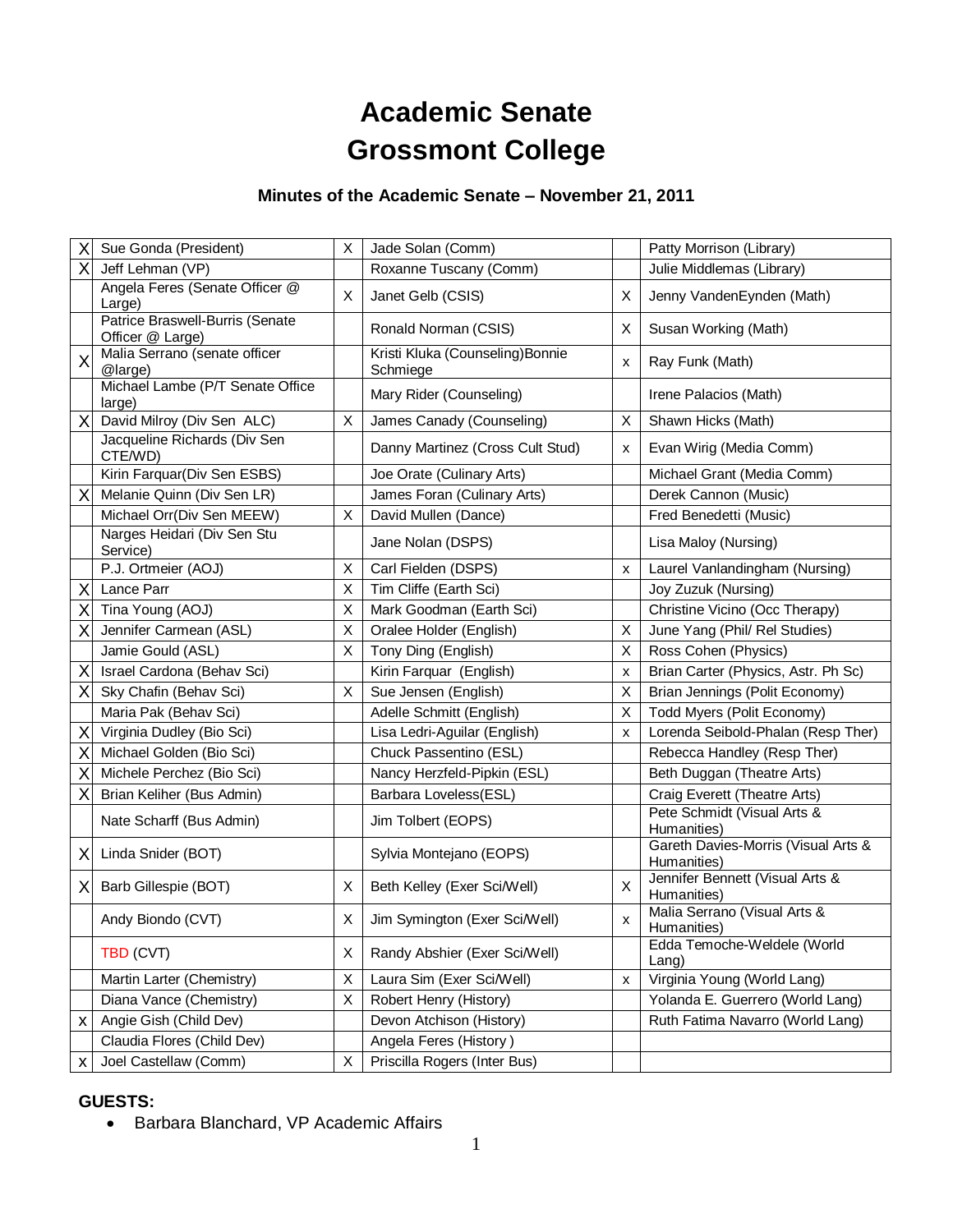- Janet Castanos, Dean English, Social and Behavioral Sciences
- Cary Willard, Interim Dean Math/Natul Sci/ES/Professor
- Kerry Kilber, Dean, Learning & Technology Resources

#### **RECORDER**: Rochelle Weiser

**I. CALL TO ORDER (11:05)**

#### **A. Public Comment**

None

## **B. Approval of Agenda**

A motion was made to approve the day's agenda. **M/S/U** Wirig/Holder

**C. Approval of Minutes from November 7, 2011.** A motion was made to approve the minutes from November 7, 2011. **M/S/U** Wirig/Holder

## **II. PRESIDENT'S REPORT – Sue Gonda**

- Sue reported on the last Governing Board meeting; Chancellor Miles recognized and thanked faculty, especially Beth Smith, for involvement in the Academic Senate for California Community Colleges; Sue reported to the Board that the new College-wide Professional Development model, with a Coordinator, had been approved by the Senate.
- Plenary had a compelling presentation about Veterans and the community colleges; faculty and staff need to keep in mind the issues facing Vets as they pursue their studies and to encourage them to visit the Veteran's office on campus.
- We have an applicant for the Professional Development Coordinator position.
- Re: the "Tier Two" cuts from the State: cuts will continue for community colleges, but noted that the GCCCD had anticipated this in their planning process and is prepared.
- Clarification on the allotment of funds for Professional Development: to be used for the startup of the college-wide program and for that committee to disburse.
- Regarding the Recommendations going forward to the State Chancellor's Office regarding repeatability: Some changes were made to the recommendations following the Plenary Session resolutions. The Chancellor's Office wants the Recommendations for the State Board of Governors at the first of the year. It is anticipated that new regulations will not go into effect until sometime next year but it will benefit GC students for programs to begin to make the necessary changes through the Curriculum Committee if necessary.

# **III. COMMITTEES**

**None** 

# **IV. ACTION ITEMS**

**A. Tech Plan & Online "Regular and Effective Contact Policy"- Angela Feres, Kerry Kilber, Janet Gelb**

A motion was made to put the "Regular and Effective Contact Policy" draft document on the table.

M/S VandenEynden/Serrano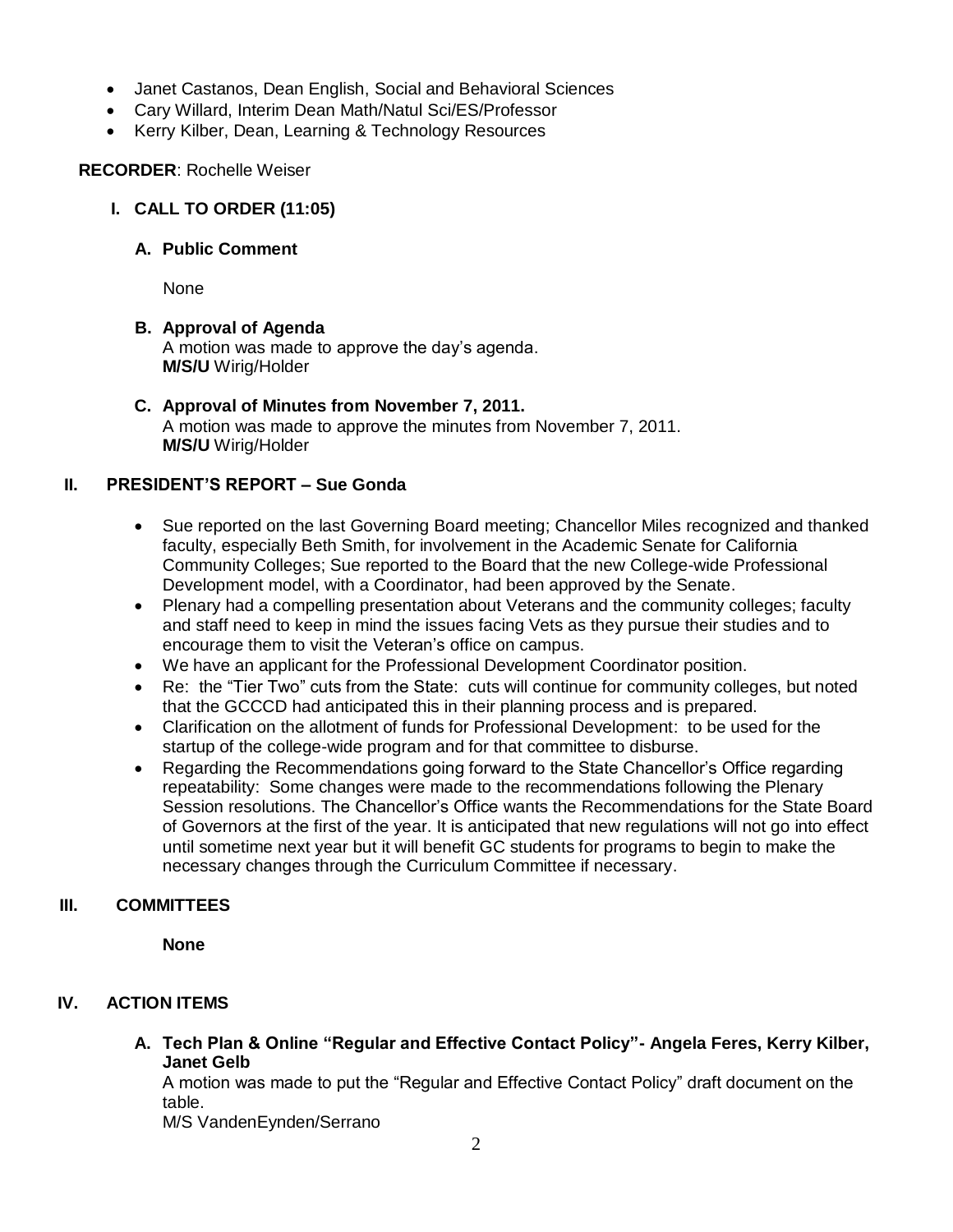Discussion occurred regarding the draft document. Kerry clarified that Title 5 requires that the college ensure "regular effective contact" with students for online courses (parallel with oncampus classes – the number of unit-hours faculty meet in class with students). The document "Regular and Effective Contact Policy" fulfills the requirement. Kerry explained the intent is not to dictate to faculty that teach online, but rather to have an outline of what regular and effective contact is for online teaching. The following changes were suggested; swap the order of paragraph 1 and 2; in the paragraph regarding Title 5 (now paragraph 1), line 3, need to change the word *above* to *below*; in section 3, item C remove the second sentence.

Motion passed with the above changes.

A motion was made to put the Tech Plan draft document on the table for discussion. M/S VandenEynden/Working

Discussion occurred regarding the Tech plan. Some items mentioned were;

- Is the funding for online teaching equal to on campus funding? All funding would move through the Planning and Resources Council for input.
- It was suggested that a campus wide discussion regarding campus based teaching vs. online teaching should occur; many agreed they would like a discussion regarding the direction of the GC campus.
- Kerry noted that the intent of the Tech Plan is not to increase online teaching, but rather make the resources available to online students more visible and easy to locate on the website.
- It was clarified that the Tech Plan does not require the use of specific online teaching modalities, e.g., Blackboard, but Blackboard is currently what GCCCD supports.

It was suggested in the "Distance Learning" portion of the document to remove the following:

1. "Increase the visibility of online classes on the College homepage."

6. "Reward expert faculty who lead workshops for online teaching and learning with something other than FLEX credit."

Motion passed with the above changes.

#### **B. Evaluation Form, Revised-Sue Gonda**

A motion was made to put the "Evaluation Form" draft document on the table for discussion. Wirig/Dudley

Discussion occurred. It was agreed that there was not enough time to continue the discussion.

A motion was made to table the Evaluation Form document. M/S/P Wirig/Gelb

#### **C. Resolution on Part-Time Assignments-Part Time Faculty Committee**

Unable to cover this item due to time constraints.